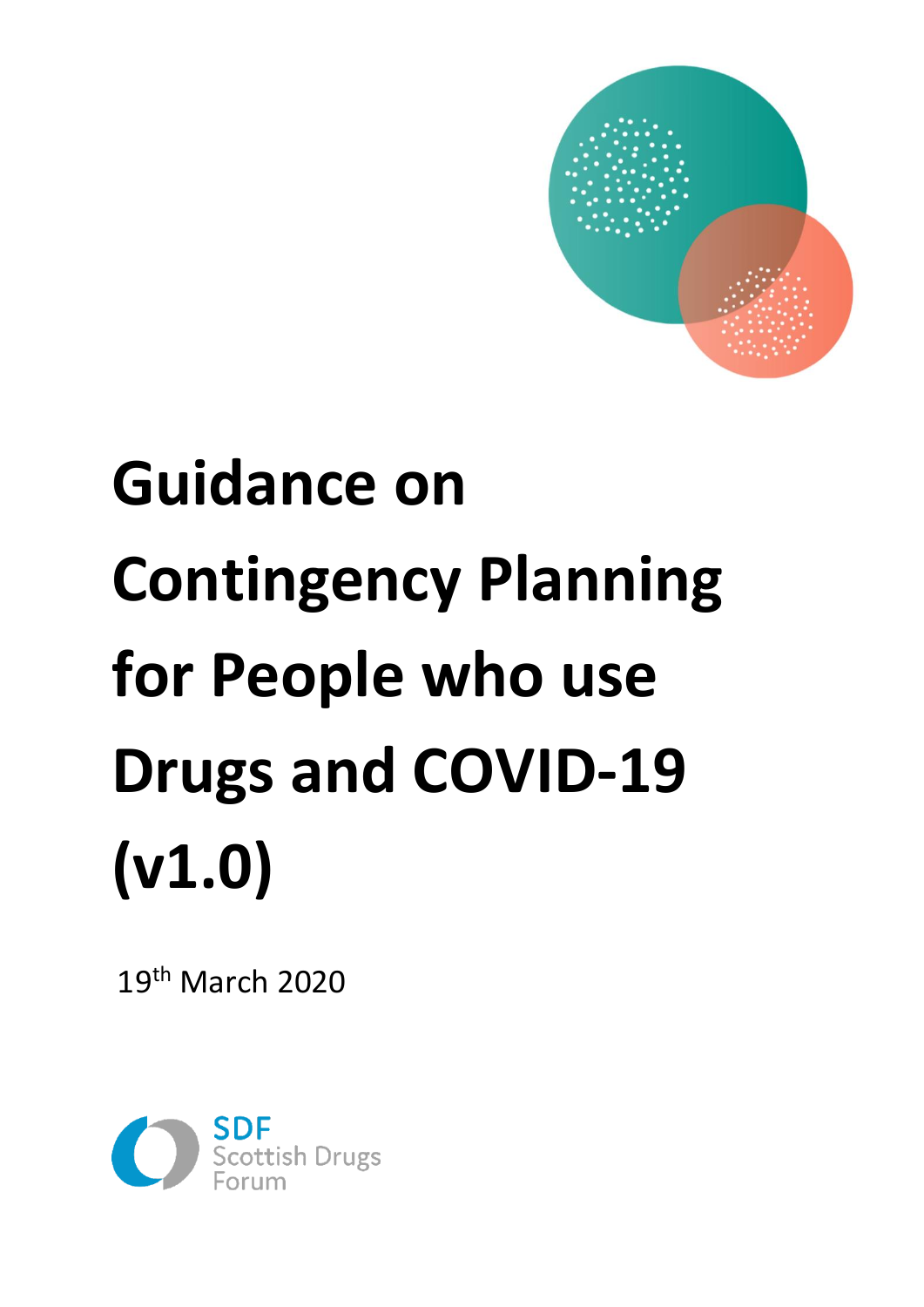# **Who is this guidance for?**

Anyone who is working with people who use drugs (PWUD) but in particular those working with people on opioid substitution therapy (OST) and those working with people attending services to obtain injecting equipment.

# **Who compiled this guidance?**

This guidance was drafted by the Scottish Drugs Forum in collaboration with the Sexual Health and Blood Borne Virus Prevention Leads Network, co-ordinated by the Scottish Health Protection Network.

## **Disclaimer**

COVID-19 is a rapidly evolving pandemic with national advice and guidance updated regularly. This document is accurate at the point of publication and will be reviewed regularly and updates issued as and when required.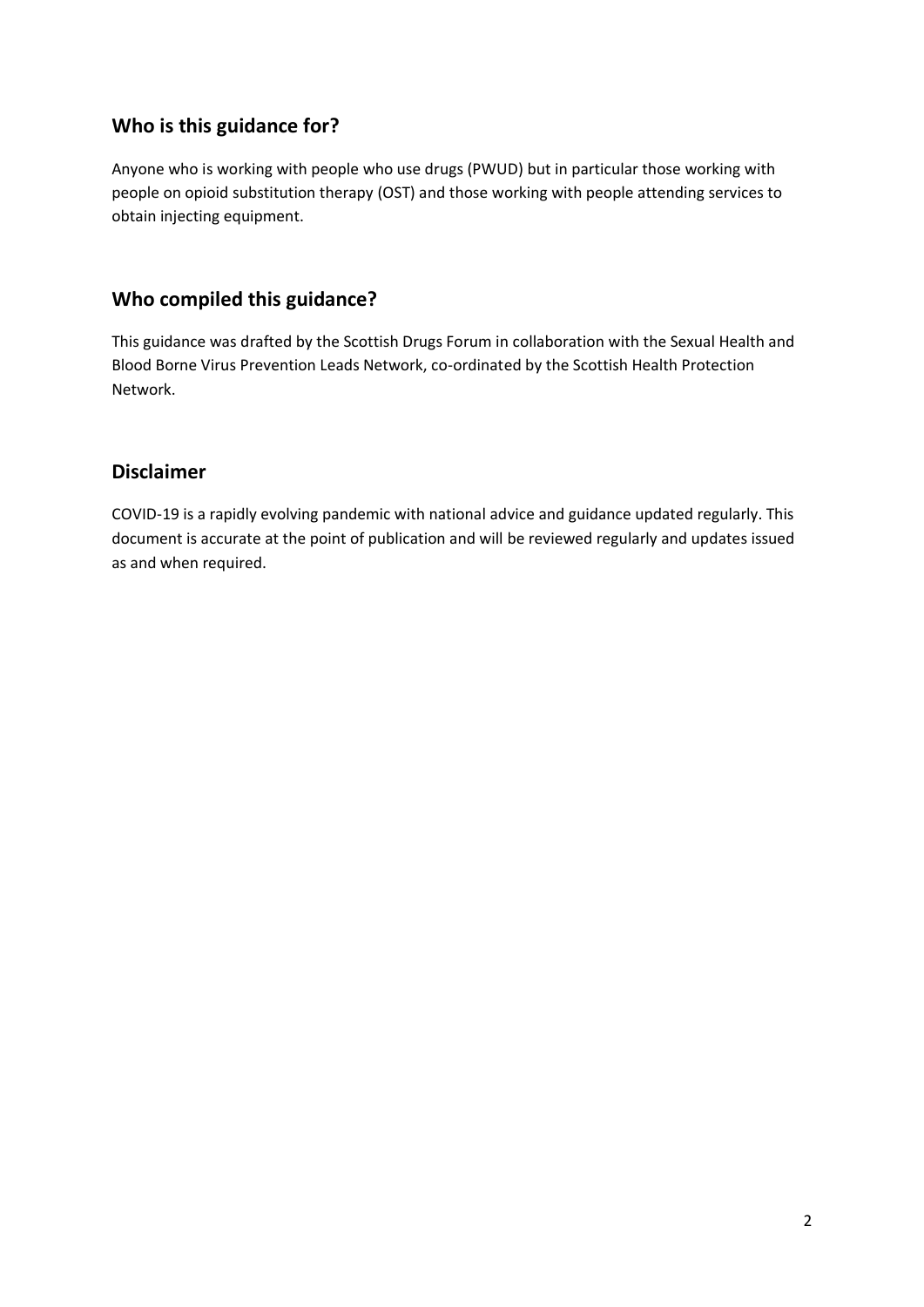# **Introduction**

This guidance aims to assist contingency planning for the consequences of the COVID-19 pandemic in relation to people who use drugs (PWUD). The aim is to raise awareness of potential problems that may arise and offer suggestions as to how these challenges might be mitigated.

The COVID-19 outbreak is a rapidly evolving situation. The Scottish Government have already announced [and may announce further] a variety of containment or isolation advisories with implications for staff and people using services.

Specific service-user populations may be at heightened risk of COVID-19 related illness or complications. Typically, this includes women who are pregnant, people who are 70 years or older; have asthma or other chronic pulmonary, cardiovascular, liver, haematological, neurologic, neuromuscular, or metabolic disorders such as diabetes; are immunosuppressed; or are residents of a nursing home or other chronic-care facility. **People who use drugs (PWUD) are a particular risk group with very specific needs.** There are particular challenges in relation to Scotland's population of people who have a drug problem: over half of the 60,000 people with drug problems are aged over 35 and have multiple morbidities, often including COPD, so are a very vulnerable high risk group in relation to COVID-19.

This guidance relates **primarily to people on opioid substitution therapy (OST) and those attending services to obtain injecting equipment** and related paraphernalia. COVID-19 will also have an impact on PWUD who are not in receipt of either OST or Injecting Equipment Provision (IEP).

The guidance covers a number of key areas:

- Potential medication shortage
- Community Pharmacy disruption to dispensing
- Disruption of Injecting Equipment Provision
- Staff shortage
- Patient illness or quarantine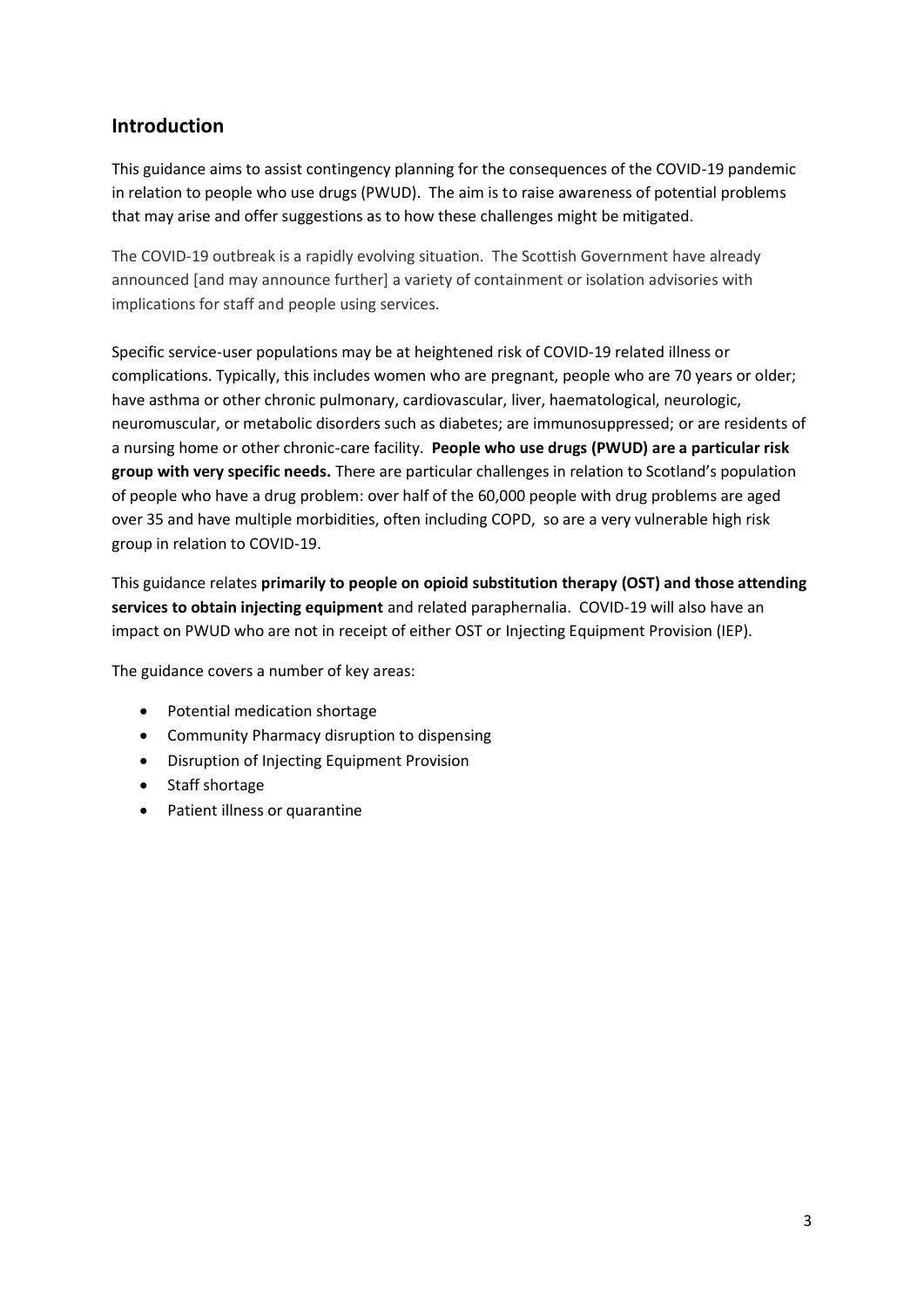# **Background**

In Scotland, an estimated 25,000 people are in receipt of Opioid Substitution Therapy (OST) at any given point in time. The main forms of OST in Scotland are methadone and buprenorphine both of which are Controlled Drugs.

Across Scotland, care for PWUD is delivered in different settings, with some areas providing only centralised services and others delivering OST through a mix of specialist services and primary carebased services.

Interruption to the existing provision of OST and associated clinical care as a result of COVID-19 will put people at increased risk of overdose and, in turn, drug-related death. It is also likely to result in people sourcing illicit drugs as an alternative and thus putting themselves at further increased risk from overdose, blood-borne viruses, related infections and, potentially, increasing the risk of COVID-19 exposure or transmission. **It is essential to ensure that adequate OST services are maintained**.

In Scotland there are around 300 sites distributing injecting equipment, with around 300,000 attendances and over four million needles and syringes distributed per annum. Any reduction to the number of IEP sites or restrictions on opening hours or operation will reduce availability of new, sterile equipment and paraphernalia for PWUD. Shortages will increase the risk of equipment reuse as well as sharing which, in turn, increases the risk of skin and soft tissue infections, spore-forming bacterial infections and blood-borne virus infections in a population with already high prevalence of viral hepatitis and HIV. **It is essential to ensure that adequate IEP is maintained**.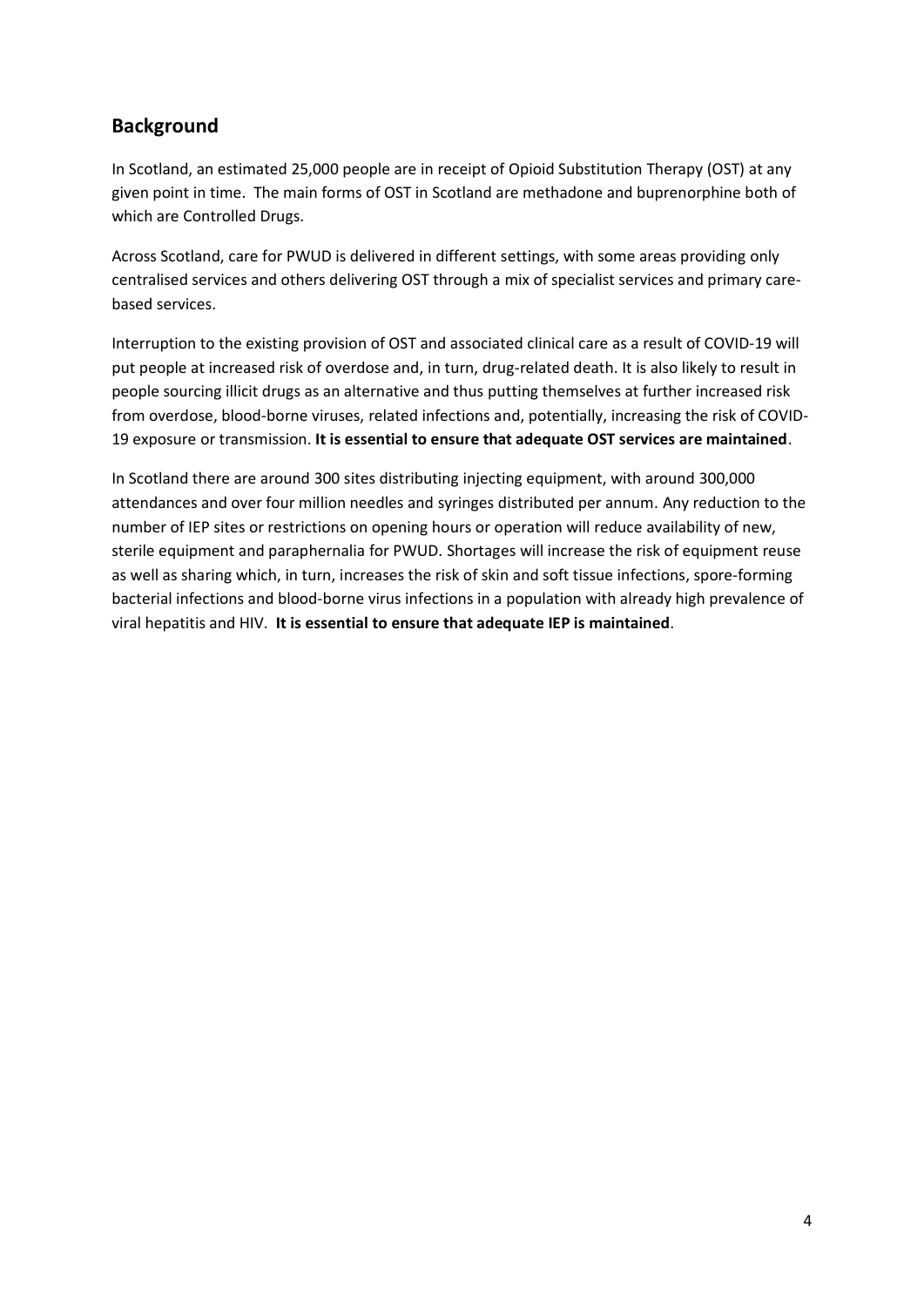# **1 Potential Medication Shortage**

Medication supplies may be disrupted for a variety of reasons. This document provides guidance on potential steps to follow should OST supplies be disrupted.

Anyone in receipt of OST should be informed about the potential for a disruption in medication supply as a result of COVID-19 to ensure support for any measures which become necessary.

Any individual in receipt of OST and in contact with treatment providers should be offered and encouraged to take a supply of Naloxone - **even if they have previously received a supply** - and should be provided with overdose awareness training or advice.

#### **Stock Shortages of Opioid Substitution Medication**

In the event of a stock shortage, consider the following steps:

## **Movement of existing supplies within the community pharmacy network**

Medications, including Controlled Drugs, can be transferred between pharmacies within the same business organisation. Multiple site pharmacy businesses should be encouraged to have contingency plans in place to move stocks between premises to meet patient need.

## **Alternative Opioid Substitution Therapy options**

In the event of severe disruption to medication supplies consideration may be given to substituting alternative opioid agonist formulations or medications. Consideration should be given to ensure no contraindications exist, such as injecting risk or known allergies to ingredients, prior to recommending the switch.

It is also important to note that Controlled Drug regulations require a written prescription to state drug, form and dose in order to be legal. The following changes will require amended or new prescriptions to be provided in most cases.

## A. Generic Formulations

Pharmacists will be able to supply branded products against a generic prescription. Generic medications should be used in the first instance with branded medications used as required once generic products are unavailable.

This will not require replacement prescriptions but may raise issues of cost and remuneration processes within the pharmacies.

## B. Sugar Containing and Sugar-Free Preparations.

Using all stocks of methadone oral solution may require patients receiving sugar-containing methadone or sugar-free preparations according to availability.

There are few absolute indications which necessitate one formulation over the other except allergy or intolerance. Diabetic patients may receive sugar containing medication as per other sugar sources in their diet. The sugar content of most preparations is approximately half that of typical soft drinks.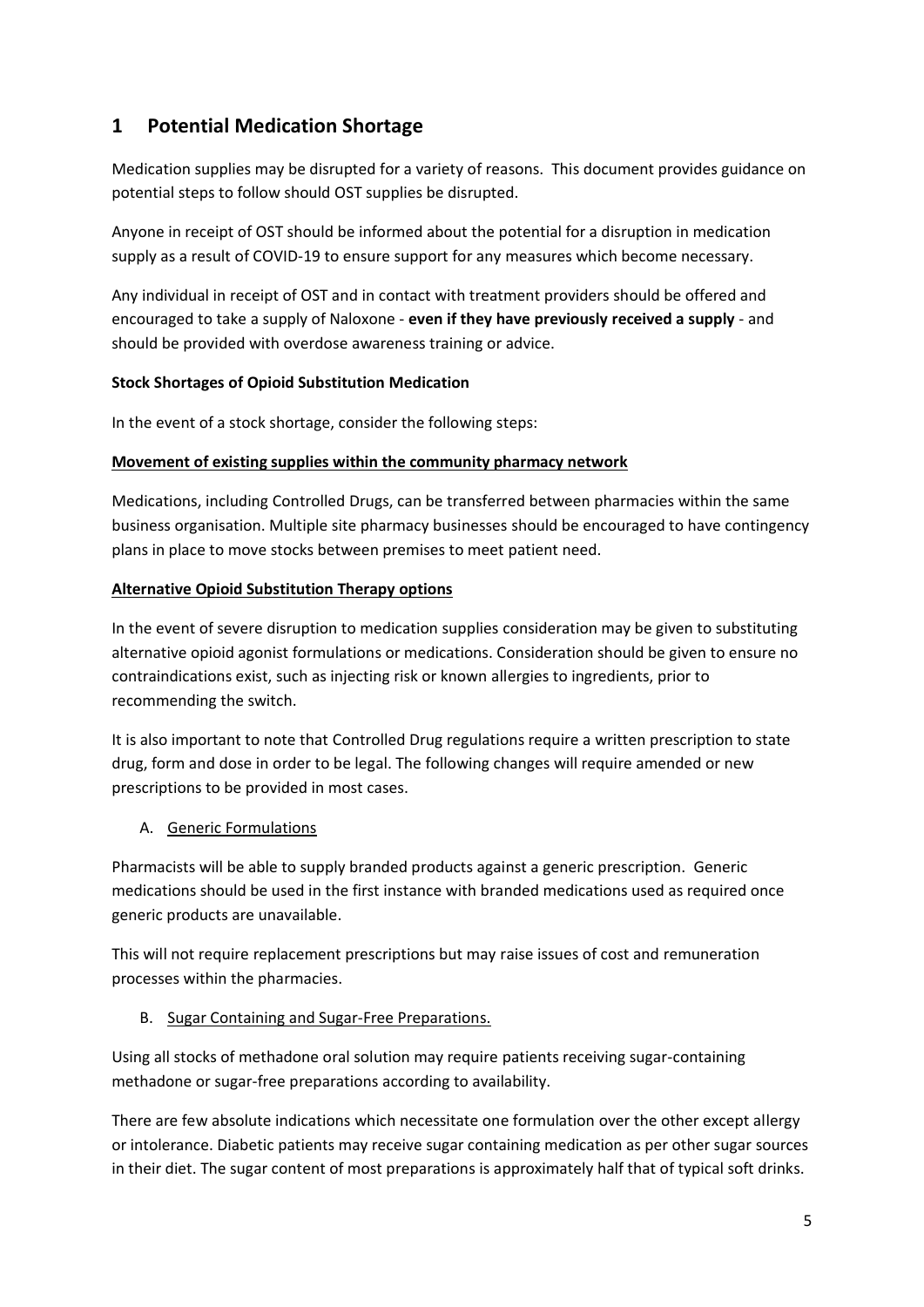Depending upon the prescriptions as written, there may be limited capacity for pharmacists to supply sugar-free methadone against an existing prescription where this is not stated, however, it is likely that replacement prescriptions will be required in most cases.

## C. Different Preparation Strengths

A small amount of alternative methadone oral solution formulations are available and this may provide some additional capacity. This includes 10mg/ml oral concentrate solution.

Care must be taken to clearly communicate the differences between this formulation and a typical 1mg/ml. Dilution of concentrate to lower final strength is advised and patient risk is increased through errors or misapprehensions.

## D. Methadone tablets

Methadone tablets are not licensed for treating opioid dependence and are not normally recommended in local prescribing guidelines but may be considered if methadone oral solution is not available. Doses are equivalent to oral solution but tablets are only available in multiples of 5mg so the patient may be required to take a large quantity of tablets.

The usual procedure for prescribing an unlicensed medication should be followed and individuals specifically warned about the risk of injecting tablets as a precaution.

## E. Conversion to alternative opioids

There are various formulations of buprenorphine available and all options should be considered according to need:

- Buprenorphine sublingual tablets (including generics and Subutex)
- Note Temgesic is unlicensed for Opioid Dependence treatment
- Buprenorphine supralingual oral lyophilisate tablets (Espranor)
- Buprenorphine and naloxone combination alternative opioids

Buprenorphine is licenced as an OST medicine. It is likely that similar issues will affect the availability of buprenorphine as they will with methadone in the event of significant breakdowns in supply. Where this medication is available, it may provide an alternative to methadone treatment in suitable patients.

- Conversion from methadone or other opioid agonists may risk precipitated withdrawal and so expert advice is recommended to support the titration. Conversion from buprenorphine to other opioid agonists is similarly complex and specialist support is recommended.
- Depot injectable buprenorphine (Buvidal) may be considered where available. This requires additional titration steps and may be of particular use in secure settings.
- Buprenorphine transdermal patches may be necessary to consider where no other alternatives exist (unlicensed use).

Dihydrocodeine may be considered as an alternative to methadone if the options above are unavailable. Dihydrocodeine is regularly used in custodial settings or in situations where acute management of opioid dependence is necessary quickly.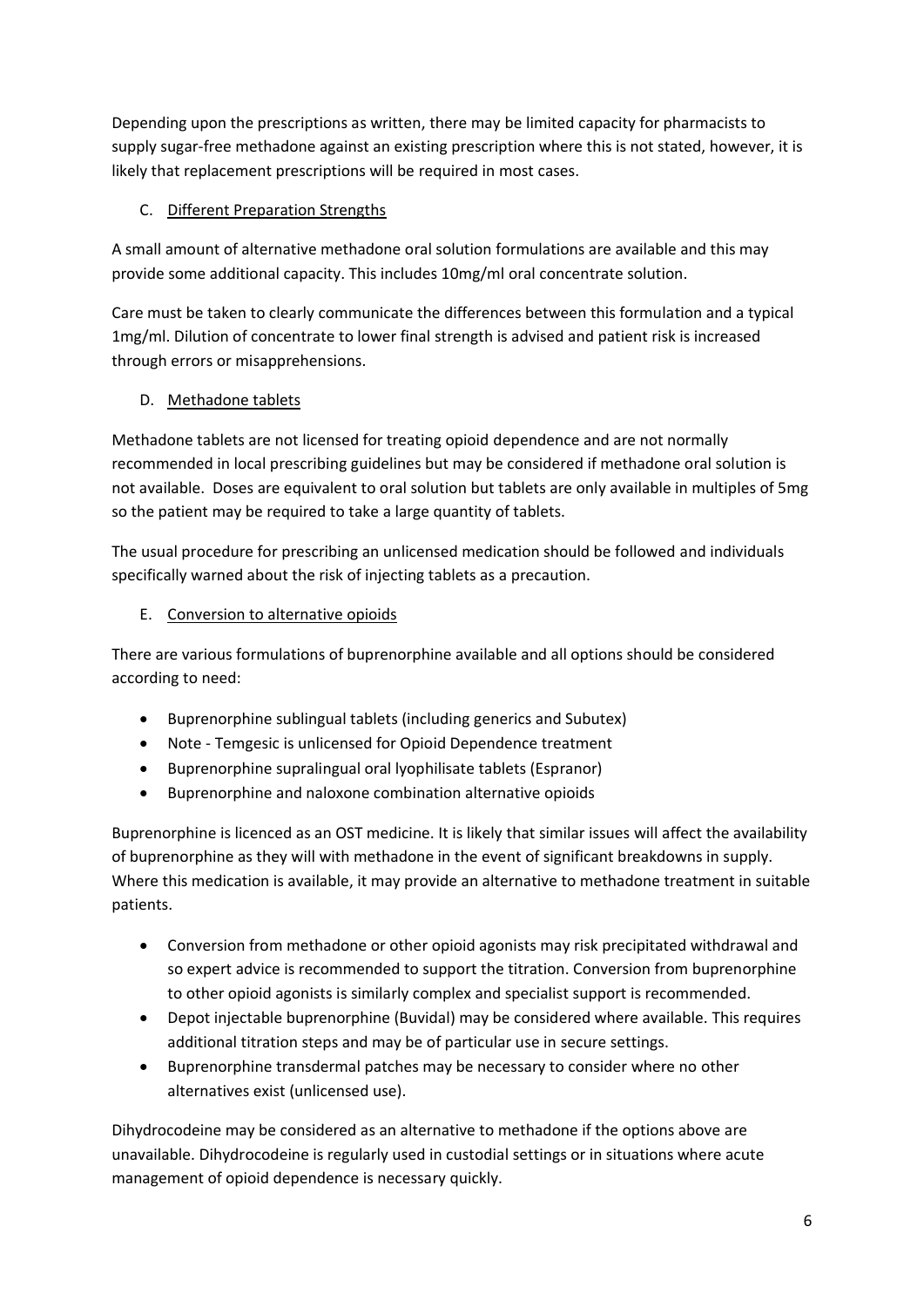DHC Continus is a modified-release (12 hour) preparation which will reduce the peaks and troughs in plasma concentration that occur with immediate release preparations. This is preferred over immediate release preparations in the management of opioid dependence.

Dihydrocodeine is not licensed for the treatment of opioid dependence and, as above, the procedure for prescribing unlicensed medication should be followed.

Due to variations in tolerance and metabolism for methadone it is not possible to provide dose equivalence. Patients should be monitored regularly during titration onto treatment. The patient should be made aware at the outset that dihydrocodeine will only be prescribed in the absence of other, licensed, options.

#### **Other opioid agonists**

Other opioid agonists, such as codeine, do exist in modified release formulations however these are uncommon and unlikely to be sufficiently available to provide a useful alternative. Immediate release codeine may be an option to consider.

F. Symptomatic Withdrawal Management

If there is a complete breakdown of the supply chain and OST supplies are exhausted, then "symptomatic relief packs" should be provided for enforced withdrawal. These would consist of a small quantity of opioid agonist with guidance on a reducing regimen (over a few days) along with symptomatic relief treatments to manage withdrawal symptoms e.g. Loperamide, and analgesics.

# **2 Community Pharmacy Disruption to dispensing**

Community pharmacy closures or restricted opening hours are likely to occur at some point during the COVID-19 pandemic. In the event of closures, this will lead to disruption in the dispensing of OST and in the provision of injecting equipment.

It is **imperative that the Scottish Government and health boards ensure that OST and IEP are included as essential core services to be maintained.** It is vitally important that there is direction that OST and IEP services are formally recognised as priorities when considering those non-essential pharmacy services which will not be maintained in the event of an emergency.

Pharmacies are independent contractors who are responsible for their own Business Continuity Plans (BCP). Copies of these plans should be lodged with health boards. It will be possible for pharmacy businesses (e.g. multiples and chains) to internally share stock in the event of closures. This should be covered in the pharmacy BCP.

Pharmacy businesses should liaise with health boards and local drug treatment services throughout the pandemic. When pharmacy sites are closed staff should ensure that Controlled Drug registers, active prescriptions and necessary stock are transferred to the new site. There will be limited capacity for single site businesses to mitigate the impacts in the same manner as larger multiple businesses and this should be taken into account.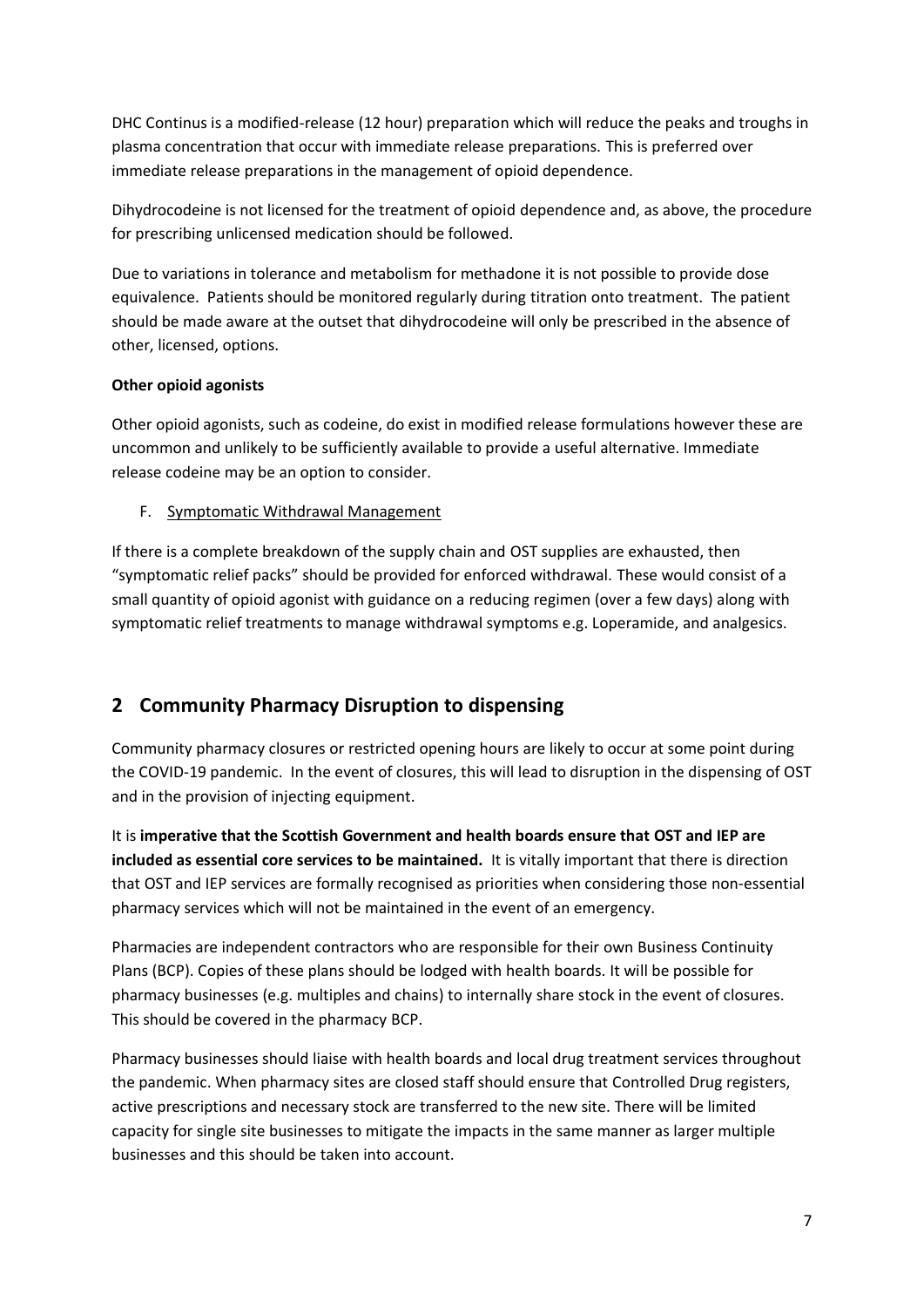In the event of pharmacy closures, consider the following steps:

- Replacement prescriptions provided to another pharmacy
- Exploring alternative models of dispensing and delivery.

Closure of pharmacies has the potential to be hugely challenging and clearly it will be important not to create situations where large number of vulnerable people with drug problems are put in close proximity to each other or exposed to unnecessary infection risk from wider public contact.

#### **Home delivery of medication**

This may be an option in some areas and businesses depending on current capacity and support. Home deliveries do not form part of the NHS contracted service and pharmacy companies provide this according to their own business needs. Some capacity may be achieved through existing delivery arrangements within the pharmacies. Alternatively, arrangement would need to explore the use of, for example, family and friends, redirection of redeployed staff or volunteer agencies.

## **Collection of medication by others**

Nominated representatives (such as family members, friends etc) can collect dispensed medication, including Controlled Drugs, with the patient's written consent. Only the patient (not the prescriber) can authorise someone to collect on their behalf. No amendment is required to the prescription.

Pharmacists are advised to get written authorisation from the patient however it is acceptable to accept a phone call from the patient in exceptional circumstances. The person collecting is acting as the "patient's agent" and it is this authorisation that allows them to legally possess a Controlled Drug that has not been prescribed to them.

Collection by a nominated representative extends to health service staff, Police etc.

#### **Staff shortages**

In the best-case scenario, staff shortages will occur due to illness, self-isolation, or carer and childcare responsibilities. In the worst-case scenarios this will be the result of staff being redeployed directly to care for patients with COVID-19 within the NHS. These will impact on the ability of services to operate a full-service model and prioritisation of activities will be required.

If the situation deteriorates to the extent that there are severe restrictions on treatment services and pharmacy staffing, then it may be necessary to seek temporary local or national amendments to the legal requirements to ensure continuity of prescribing and dispensing.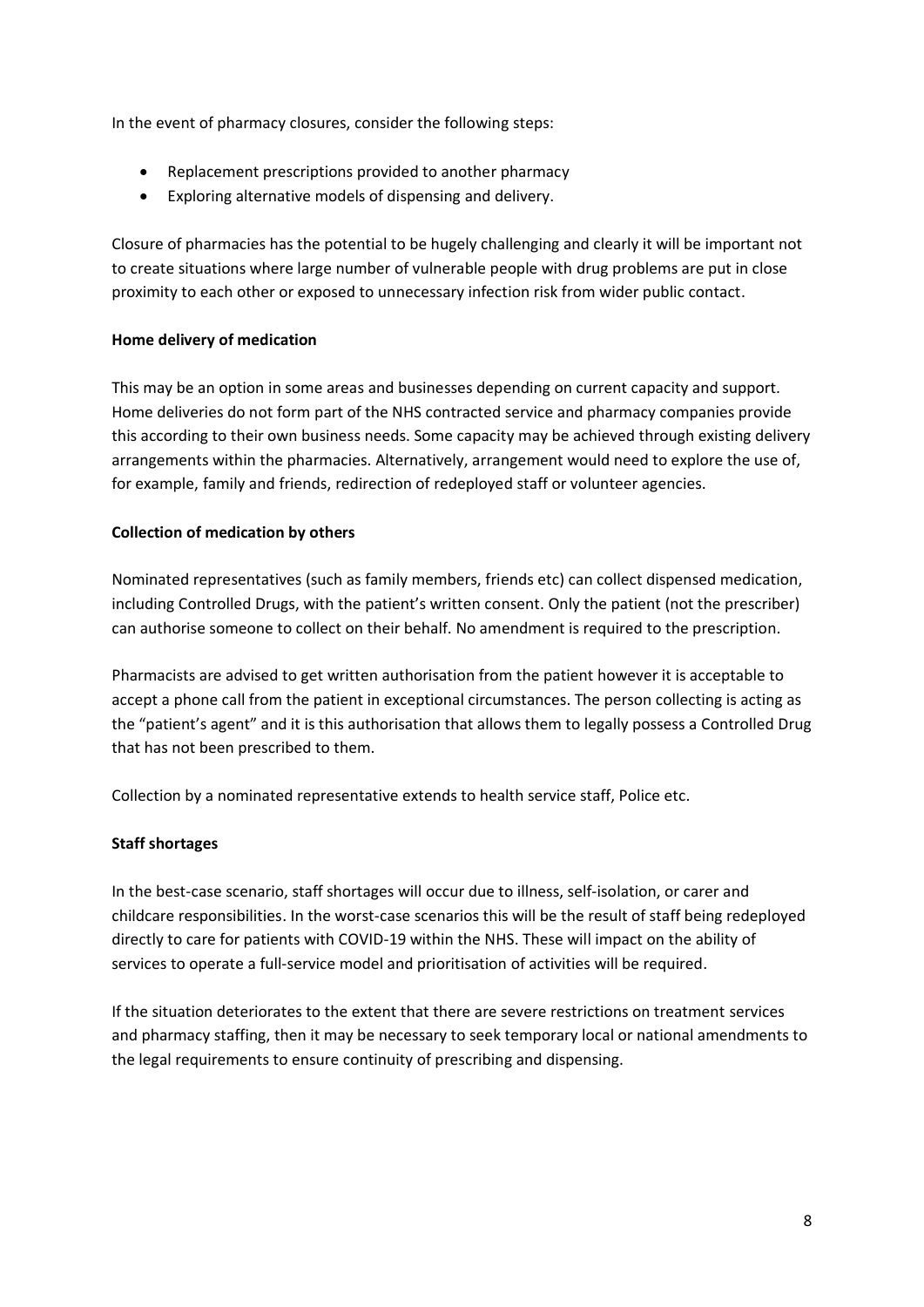# **3 Disruption to injecting equipment provision**

Community pharmacy plays an important role in the provision of IEP in many areas and communities. This service may also be disrupted by pharmacy closures or access restrictions. Other IEP will also be disrupted.

There is a need to ensure that all IEPs have an additional one month's supply in stock of injecting equipment and Naloxone. This order should be generated for them without delay. NEO365 data should be monitored in each area to identify any unusual patterns of provision that may risk stock depletion from any given outlet. All areas should keep an additional contingency supply of IEP equipment at a local location for immediate uplift or delivery.

Consideration should be given on to how to address site closures by using other methods of provision i.e. mobile vehicle, foot outreach, satellite or postal delivery. Some of these methods may require the collection of personal information (i.e. name and address) to allow them to operate. The client should be aware of this and told exactly how this information will be used. An urgent audit of methods of communicating to service users if supplies interrupted/closures foreseen should be undertaken.

Clients should be asked to take away enough injecting equipment to last 14 days and return at 14 day intervals thereafter. However, this may not be realistic for many and the provision of enough new needles to meet the number of planned injections should be paramount.

Naloxone should be offered and promoted with every IEP transaction with the exception of IPEDS. Staff should also communicate the higher mortality risk related to a drug related overdose if airways are compromised due to virus.

Large 30 litre sharps containers should be provided to facilitate safe home disposals. These should be returned to the IEP when full.

Clients should be reminded of how to properly clean injecting equipment (bleach and three cup technique) should the need arise. All clients should receive advice on cleaning/reusing equipment with their supplies.

All IEPs should have hand sanitiser available and each client should be offered this on entry to the outlet.

COVID-19 avoidance strategies should be routinely promoted to clients through all IEPs. Staff should also communicate the increased risk of transmission if sharing smoking/inhalation equipment. There should be strategic discussion with local police regarding clients carrying extra IEP equipment.

# **4 Patient Illness / Quarantine / Attendance in Community Pharmacy**

Individual consideration of OST (e.g. methadone or buprenorphine) supervision and instalment dispensing relaxation should be reviewed for each patient. Consideration should be given to relaxing dispensing arrangements for patients such that pharmacy visits are reduced. This will reduce the risks of exposure to the wider public in the pharmacy and help to reduce the impact on pharmacy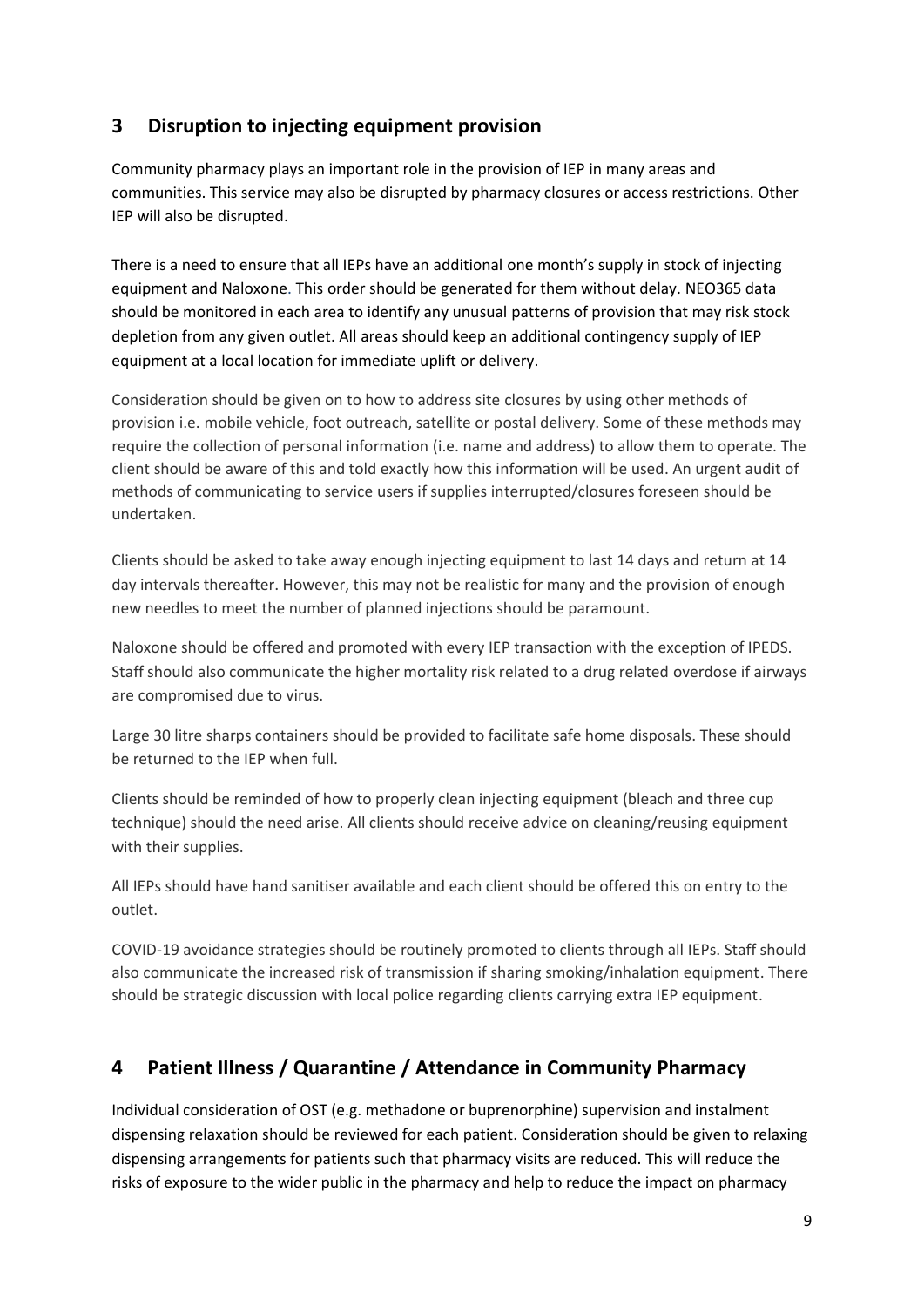services. There will be higher and not insignificant overdose risk in some patients as a result of these relaxations – it is essential to have ensured naloxone is offered - even if supplied previously and that risk assessment, safe storage, children at home, etc. is performed and documented for each patient.

For patients instructed to self-isolate for a number of days (government advice, and not simply selfimposed), an immediate relaxation of drug supervision arrangements will need to be considered. Supervision is not a legal requirement and pharmacists can exercise professional judgment when relaxing supervision. This should be done in consultation with the prescriber.

Patients may need a full 14 days of take-home medications to comply with self-isolation dependent on symptoms. This supply may need to be collected by family members or a designated other. Ideally the pharmacist should receive and retain a signed letter from the patient authorising someone to collect on their behalf. However, if there is an identified infection risk, verbal consent is acceptable.

There are likely issues regarding people having the familial or social capability to selfisolate/quarantine and arrange collection of medication by a trusted individual. This is part of a wider plan by Scottish Government however these situations should be anticipated and planned for.

## **5 Other measures**

#### **Communication with pharmacy services**

Regular and clear communication with pharmacy contractors giving details of the current situation and measures in place within the health board is essential to ensure that community pharmacy is able to continue operating and to provide support to OST patients and PWUD. This should utilise clinical mailboxes which require to be regularly checked by pharmacy staff.

#### **Communication with other IEP services**

The NEO360 system, which is used to collect information on those obtaining injecting equipment and paraphernalia, can also be used to quickly transmit urgent alerts and messages to pharmacy and other IEP service staff. This can be used to remind staff to promote supply of naloxone, to encourage individuals to take at least two weeks supply of injecting equipment for themselves and to encourage people to collect equipment for others. NEO360 can also be used to distribute information materials on COVID-19 and the best practice required to self-clean equipment should that be necessary.

Professional guidance on COVID-19 is available at: https://www.hps.scot.nhs.uk/a-to-z-oftopics/covid-19/